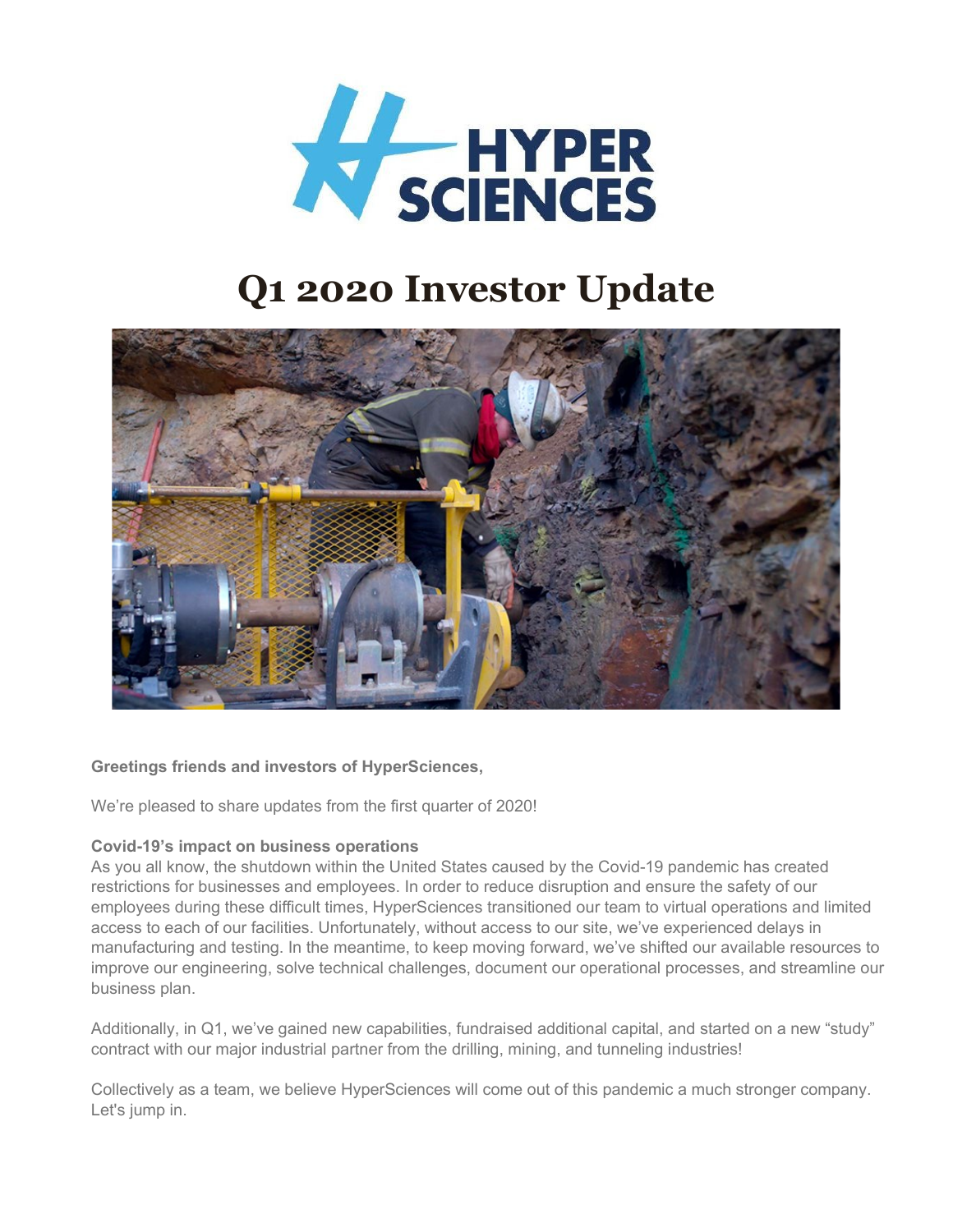## **FIELD TRIALS**

We are excited to test out our improved HyperDrill tool this June. If all goes as expected, we will close out this phase of field trials this summer, which should significantly increase the value of HyperSciences.

Soon we will be releasing a video that highlights some of our progression in drilling and tunneling we have achieved over the last few months.

## **FINANCE**

### **Reg D Offering - \$2.4M available**

We plan to sell the remaining authorized Series A Preferred shares with the completion of our Reg D, Rule 506(c) offering; We closed additional investments in Q1 2020 at \$3.84/share (the same share price as previous Series A investors). We are currently working toward amending the Reg. D offering to allow for the sale of the remaining Series A Preferred shares to raise up to \$2.45M in additional new investments, with an expected closing date of July 15th ahead of the completion of planned field trials. If you are an "accredited investor"; and would like to discuss increasing your HyperSciences equity position, please reach out. We are planning to host an accredited investor webinar with HyperSciences CEO, Mark Russell on Thursday, June 4, 2020 at 11:30 AM PST (2:30 PM EST). Please click this link to register: HyperSciences Accredited investor [Reg D webinar](https://us02web.zoom.us/webinar/register/9215893097026/WN_giZ2LkMGRTuG9FfsFAzgfg) 

We will host our Annual Meeting webinar Friday, June 26, 2020 for our investors where we will provide updates including the Reg. D progress. A registration link to this webinar will be sent prior to the meeting.

We will soon be contacting our current stockholders who are known accredited investors to discuss the opportunity. This is not a Reg A offering, so we can only offer to accredited investors to close out the last remaining available Series A Preferred shares in the Series A.

#### **Annual 2019 audited financials are nearly complete**

Due to the pandemic, HyperSciences, Inc. is following the SEC's temporary final rules relating to the filing of its Annual Report on form 1-K, which will include audited financials for 2019. We expect to complete the updated financials and filings — and submit the files to the SEC — no later than June 13, 2020.

#### **The majority of early angel investors' notes have been converted!**

Shortly after Q1, HyperSciences filed a current report with the SEC on April 20th to disclose that we've completed conversion with our early angel investors. We're pleased to announce that over 60% of all outstanding debt to those original noteholders has been converted into Series A equity investments, eliminating nearly \$2M of debt. Approximately \$1M of debt remains owed to these investors and will be repaid out of the proceeds of our Reg. D offering mentioned above.

These conversions allowed us to determine how much of the remaining authorized preferred stock is available to raise additional funds for operations, business development, and repayment. This was disclosed in our original Reg A filings, as well as the audited 2017 and 2018 financials: [https://www.sec.gov/Archives/edgar/data/1646921/000105291818000251/hsiofferingcircularjune26-18.htm.](https://www.sec.gov/Archives/edgar/data/1646921/000105291818000251/hsiofferingcircularjune26-18.htm)

As discussed in the last quarterly report: By executing this planned convertible note strategy, HyperSciences anticipated removing all company debt. We also expect that offering the last remaining Series A preferred shares at the same terms offered to earlier Series A investors will motivate new investors to close quickly while minimizing the amount of HyperSciences' resources that must be dedicated to fundraising efforts.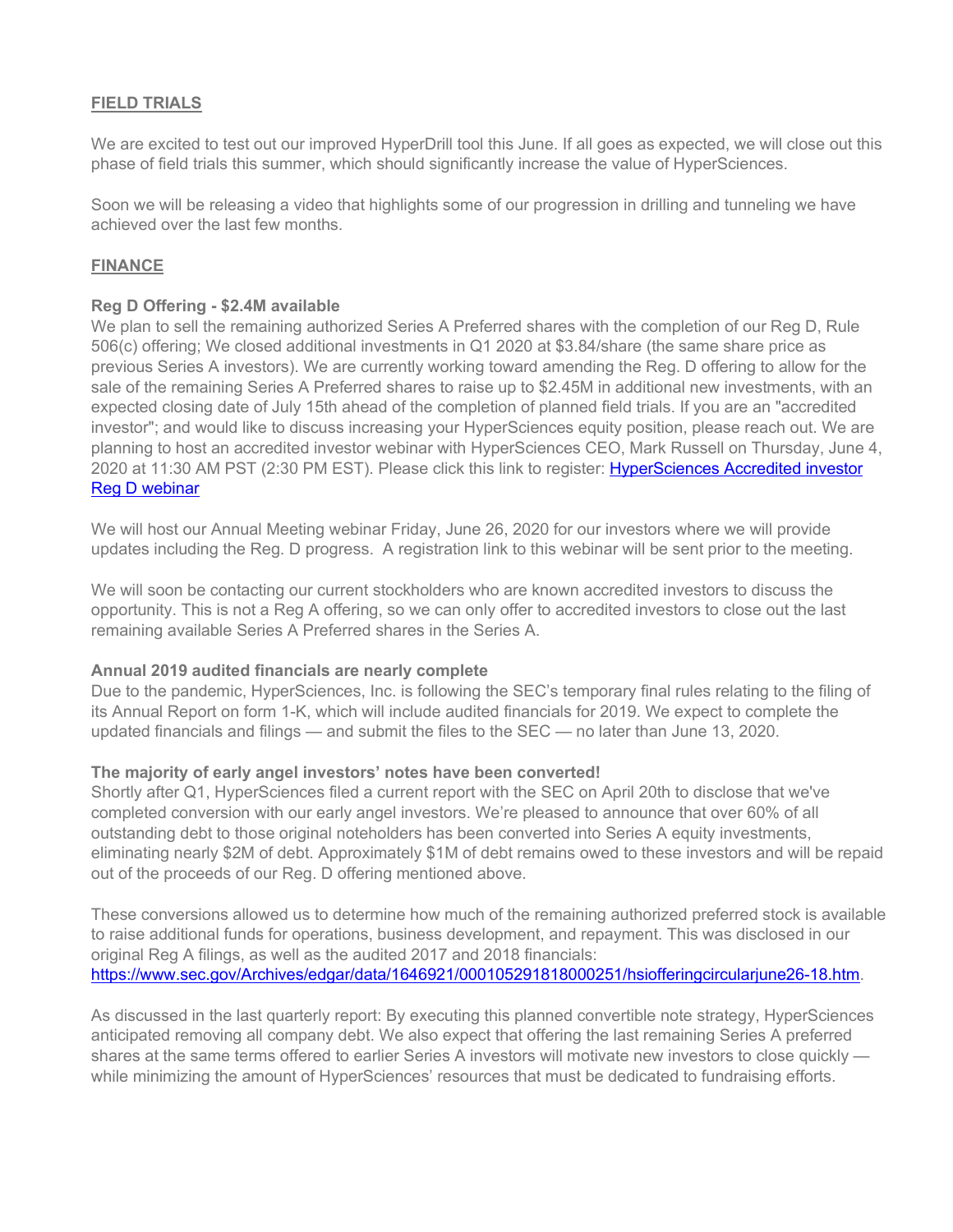# **BUSINESS DEVELOPMENT**

## **New Opportunities**

While HyperSciences currently has two major corporations as customers under contract to validate market opportunities in geothermal and conventional drilling, tunneling, and mining, we continue to explore new market opportunities in aerospace applications.

# **The Hypersonic Government Market** (Aerospace R&D)

HyperSciences is executing on our strategy to capitalize upon the U.S. government's planned increase in hypersonics spending. Many government agencies have significantly increased planned spending budgets in Hypersonics R&D for FY 2020 and beyond.

- HyperSciences has focused our contracts personnel on searching for government and industry grants/investment opportunities as well as assisting in the writing and submission of proposals to various departments in the U.S. government (NASA, DoD, DoE, DARPA, Army, Air Force, Navy, Space Force, etc.). This strategy will likely take time to get momentum, starting with small R&D contracts. We expect this to grow into larger, sustained opportunities over multiple years.
	- o Example: HyperSciences has submitted a new proposal in 2020 for NASA's Phase 1 SBIR (Small Business Industry Research) contracts related to the proof of concept, engineering, and testing of a repetitive scaled free flight test facility.

# **HYPER TECHNOLOGY UPDATE**

This quarter we successfully re-engineered the HyperCore design into the Hyper-50 Rev 2.0. This new version is a compact, narrow design that's built for rapid autoloading with features that our industry partners said they wanted in a commercial solution: low cost, reliable and rapid cycle firing rates. This updated tool fits within the equipment that our partners and we already have, so it is much more compatible with drilling and tunneling use-cases. This design also advances the use of the ram accelerator to allow us to go well beyond Mach 5 for the U.S. Government Aerospace R&D test contracts, should those opportunities materialize.

At our HyperLab facility, we are ready to resume testing to verify we have a solution to the thermal erosion issue we discussed last update. Additionally, we will be testing an improved autoloader and projectile design. We believe this updated HyperCore system will drive new customer interest in funding the next phase of program development, which will get us closer to commercial operations.

**We are excited about what 2020 brings and look forward to providing future updates every quarter via email. If you want to get an early sneak peek at what we are doing, we're always publishing new pictures and videos on Facebook and Instagram.**

**Stay healthy, and let's continue to advance at Mach 5+.**

All the best,

Mark Russell CEO, HyperSciences